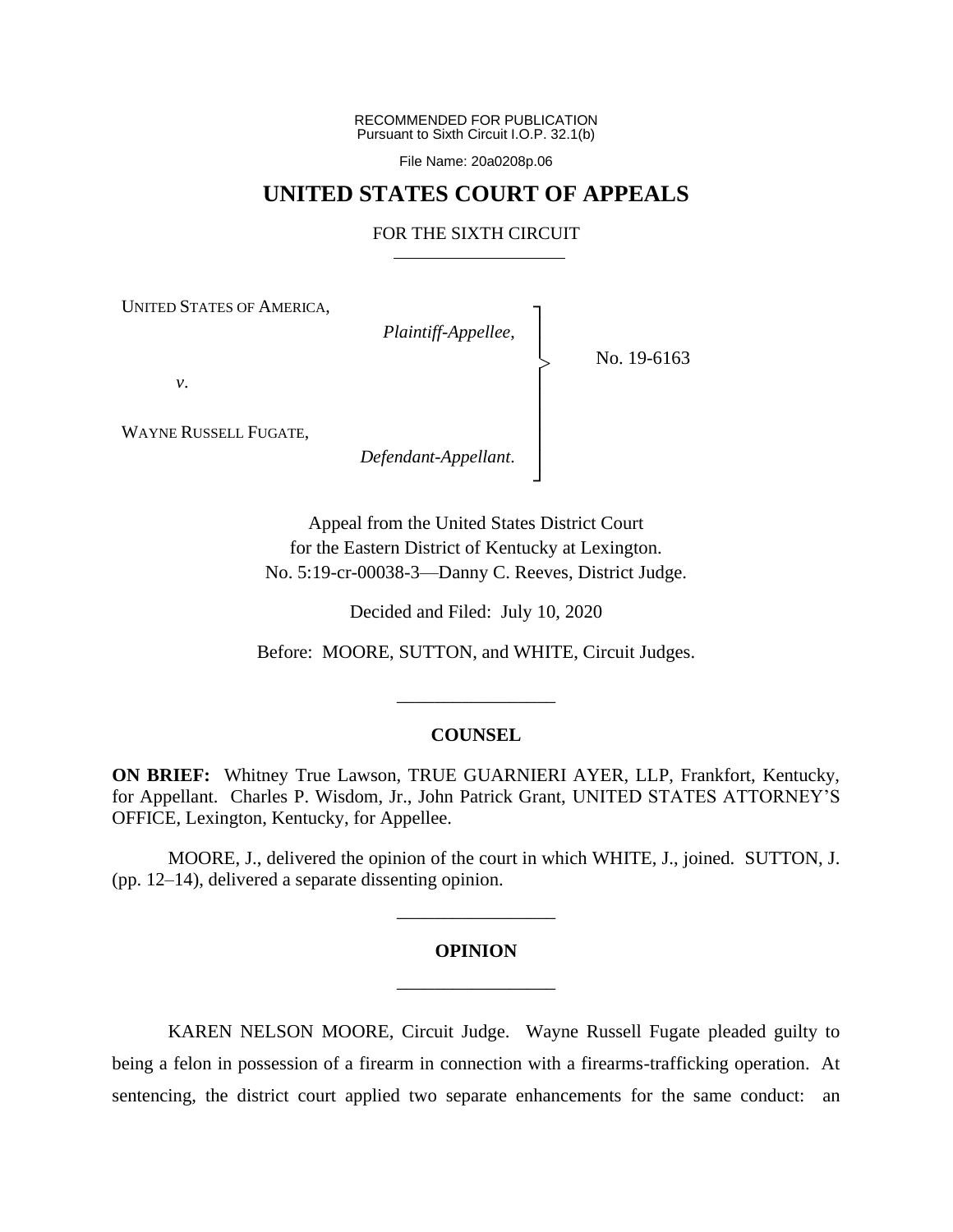enhancement under U.S.S.G. § 2K2.1(b)(5) for engaging in trafficking of firearms, and an enhancement under U.S.S.G.  $\S 2K2.1(b)(6)(B)$  for possessing or trafficking firearms in connection with another felony—here, *knowingly* trafficking *stolen* firearms under 18 U.S.C. § 922(j). We hold that applying the § 2K2.1(b)(6)(B) enhancement based on knowingly trafficking stolen firearms under § 922(j) was impermissible double-counting under the Sentencing Guidelines. We accordingly **REVERSE** the district court's sentence of Fugate to 97 months' imprisonment and **REMAND** for resentencing.

#### **I. BACKGROUND**

Fugate sold stolen firearms and other property that he acquired from co-defendants conducting widespread thefts from automobiles across Kentucky, Ohio, Tennessee, and West Virginia. R. 112 (Sent'g Hr'g Tr. at 8–9, 12–13, 15) (Page ID #371–72, 375–76, 378). The authorities recovered twenty-five firearms in their search of Fugate's residence, and Fugate's wife tracked down and turned over an additional seven firearms that Fugate had sold. *Id.* at 9 (Page ID #372). Fugate could not say how many firearms he had sold, or where exactly they came from (other than that they were taken from vehicles). *Id.* at 10 (Page ID #373). He admitted to the police that he sold them to drug traffickers and gang members. *Id.* at 11 (Page ID #374). The authorities were able to determine that at least some of the firearms that Fugate had possessed or trafficked truly were stolen. *Id.* at 16 (Page ID #379). Fugate himself admitted that he knew that some of the firearms had been stolen. *Id.* at 17 (Page ID #380).

Fugate was indicted on two charges: (1) being a felon in possession of a firearm in violation of 18 U.S.C.  $\S 922(g)(1)$ ,<sup>1</sup> and (2) receipt, possession, or trafficking of firearms and ammunition, "knowing and having reasonable cause to believe the firearms and ammunition were stolen," in violation of 18 U.S.C. § 922(j). R. 1 (Indictment at 5–7) (Page ID #5–7). On May 13, 2019, Fugate pleaded guilty to the §  $922(g)(1)$  charge. R. 63 (Plea Agreement at 1–2, ¶¶ 1, 3) (Page ID #145–46). In return, the Government agreed to dismiss the § 922(j) charge. *Id.*  at 1, ¶ 1 (Page ID #145).

**<sup>1</sup>**Previously, Fugate had been convicted of the felony offense of possession of firearms by an unlawful user of controlled substances. R. 63 (Plea Agreement at 2, ¶ 3) (Page ID #146).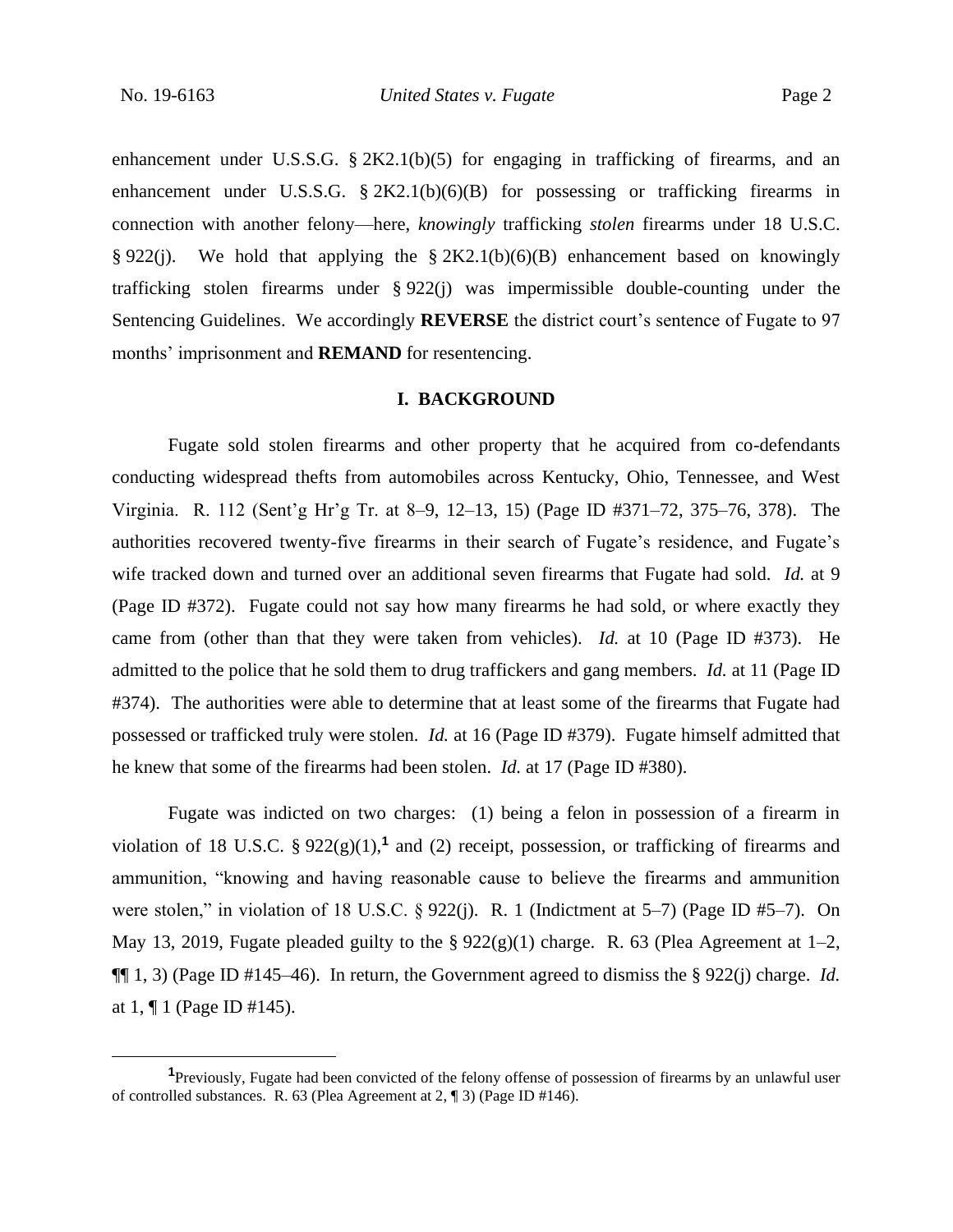The Presentence Report ("PSR") calculated Fugate's total offense level under the Sentencing Guidelines to be 27, with a Category II Criminal History. R. 108 (PSR at 40) (Page ID #300). After starting with a base offense level of fourteen, the PSR recommended multiple enhancements: (1) a six-level enhancement under  $\S 2K2.1(b)(1)(C)$  because the offense involved at least twenty-five but less than ninety-nine firearms; (2) a two-level enhancement under §  $2K2.1(b)(4)(A)$  because some firearms were stolen; (3) a four-level enhancement under § 2K2.1(b)(5) because Fugate engaged in the trafficking of firearms; and (4) a four-level enhancement under  $\S 2K2.1(b)(6)(B)$  because Fugate possessed or trafficked the firearms "in connection with another felony offense, or possessed or transferred any firearm or ammunition with knowledge, intent, or reason to believe that it would be used or possessed in connection with another felony offense." R. 108 (PSR at 6,  $\P$  $[21-24)$  (Page ID #314). The PSR also recommended a three-level reduction for acceptance of responsibility. *Id.* at 7, ¶ 30 (Page ID #315). Altogether, the calculated Guidelines range for sentencing was 78 to 97 months' imprisonment. R. 108 (PSR at 40) (Page ID #300).

At sentencing, the district court applied the enhancements recommended in the PSR, including the two separate four-level enhancements under  $\S 2K2.1(b)(5)$  and  $\S 2K2.1(b)(6)(B)$ . *See* R. 112 (Sent'g Hr'g Tr. at 22–26) (Page ID #385–89). Fugate objected to the district court's application of the  $\S 2K2.1(b)(6)(B)$  enhancement, which was premised on both a  $\S 922(i)$ violation for knowingly trafficking stolen firearms and the fact that he sold the firearms to drug traffickers and gang members likely to use or possess the firearms in connection with another felony. *Id.* at 23–24 (Page ID #386–87). The district court overruled Fugate's objections and sentenced him to 97 months' imprisonment—the top of the Guidelines range. *Id.* at 22–27, 36 (Page ID #385–90, 399); R. 104 (Judgment at 2) (Page ID #291). The district court considered Fugate's family support, work history, assistance to law enforcement, and addiction issues, but found that the severity of his crime, his central role in the trafficking scheme, and his failure to reform his past conduct warranted a more stringent sentence. R. 112 (Sent'g Hr'g Tr. at 26–36) (Page ID #389–99). Fugate did not object to the district court's consideration of these factors. *Id.* at 40 (Page ID #403).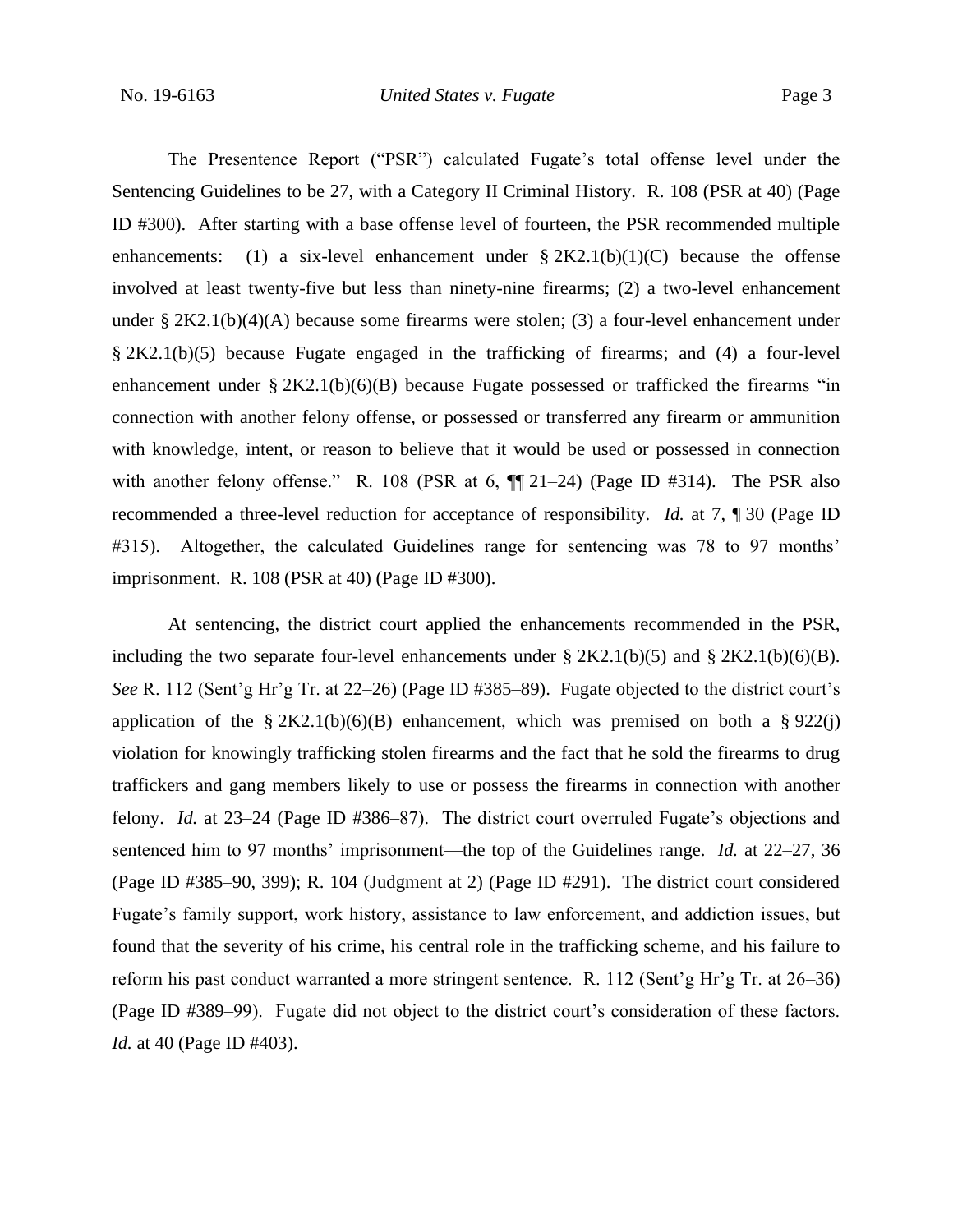Fugate retained his right to appeal the final sentence pursuant to the Plea Agreement. R. 63 (Plea Agreement at 4, ¶ 8) (Page ID #148). We have jurisdiction over his timely appeal.

#### **II. DISCUSSION**

"We review a district court's sentence for procedural and substantive reasonableness, applying the abuse of discretion standard." *United States v. Seymour*, 739 F.3d 923, 929 (6th Cir. 2014). "Our review of procedural reasonableness includes determining whether the district court properly calculated a defendant's Guidelines range." *Id.* Fugate makes several challenges to the procedural and substantive reasonableness of his sentence. Ultimately, we must reverse.

Fugate challenges the district court's application of the  $\S 2K2.1(b)(6)(B)$  enhancement based on both a § 922(j) violation for knowingly trafficking stolen firearms and his sale of the firearms to drug traffickers and gang members likely to use or possess the firearms in connection with another felony. We review de novo the district court's interpretation of the Sentencing Guidelines and review its findings of fact for clear error. *United States v. Brown*, 579 F.3d 672, 677 (6th Cir. 2009). We give deference to the district court's application of the Guidelines to the facts. *Id.* "In the specific context of the § 2K2.1(b)(6)(B) firearm enhancement, 'we review the district court's factual findings for clear error and accord due deference to the district court's determination that the firearm was used or possessed in connection with the other felony, thus warranting application of the . . . enhancement.'" *United States v. Jackson*, 877 F.3d 231, 236 (6th Cir. 2017) (quoting *Seymour*, 739 F.3d at 929). "The government bears the burden of establishing the factors supporting this enhancement by a preponderance of the evidence." *Seymour*, 739 F.3d at 929.

Fugate pleaded guilty to knowing possession of firearms as a felon in violation of  $\S 922(g)(1)$ . In exchange for his plea, the Government agreed to drop the charge for knowingly trafficking stolen firearms under § 922(j). But at sentencing, the Government argued that Fugate should be subject to multiple enhancements for trafficking the firearms—first, under § 2K2.1(b)(5) for trafficking firearms, and second, under § 2K2.1(b)(6)(B) for possessing or trafficking knowingly stolen firearms in violation of § 922(j) and for selling the firearms to drug traffickers and gang members. Finding that Fugate indeed had trafficked stolen firearms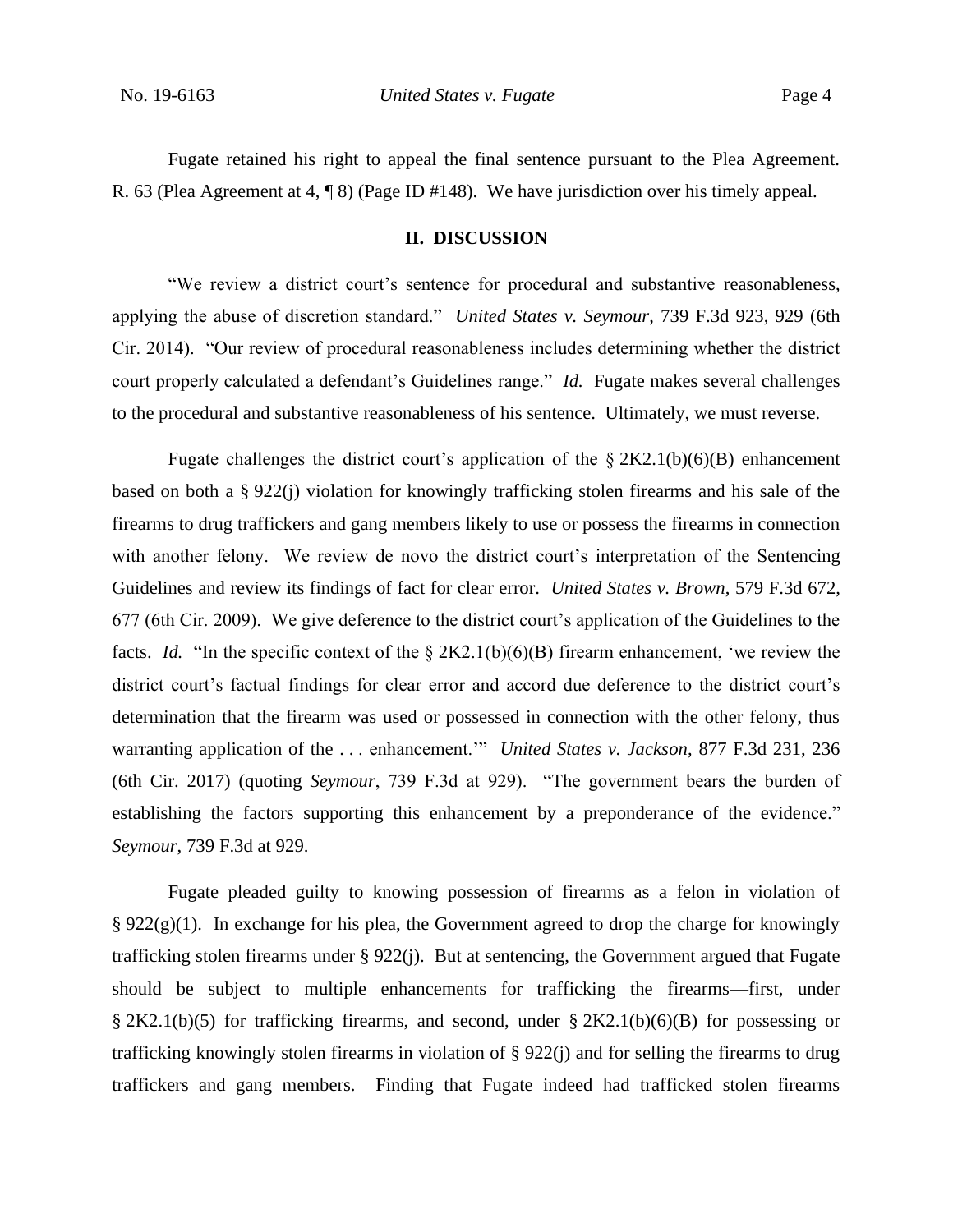knowingly under § 922(j), the district court applied the § 2K2.1(b)(6)(B) enhancement, in addition to a firearms-trafficking four-level enhancement under § 2K2.1(b)(5). That meant that Fugate was punished twice for trafficking firearms—once simply for engaging in the trafficking of firearms under § 2K2.1(b)(5), and once for *knowingly* trafficking *stolen* firearms under § 2K2.1(b)(6)(B).**<sup>2</sup>**

Under § 2K2.1(b)(6)(B), a four-level sentencing enhancement applies "[i]f the defendant . . . [1] used or possessed any firearm or ammunition in connection with another felony offense; or [2] possessed or transferred any firearm or ammunition with knowledge, intent, or reason to believe that it would be used or possessed in connection with another felony offense." The district court applied the enhancement to Fugate because (1) he unlawfully possessed the firearms in connection with another felony—knowingly trafficking stolen firearms under § 922(j)—and (2) he transferred the firearms with knowledge or reason to believe that the new owners would use or possess the firearms in connection with another felony offense. Fugate argues that neither rationale can be sustained on appeal.

Whether a  $\S 2K2.1(b)(6)(B)$  enhancement can be premised on a firearms possession or trafficking offense when the court already has applied an enhancement under  $\S 2K2.1(b)(5)$  is an issue of first impression. Usually, district courts apply the  $\S 2K2.1(b)(6)(B)$  enhancement when the defendant used the firearms in connection with a completely distinct crime, like drug trafficking. *See, e.g.*, *United States v. Sweet*, 776 F.3d 447, 450 (6th Cir. 2015) (trading firearms for drugs); *United States v. Harris*, 552 F. App'x 432, 437–38 (6th Cir. 2014) (same); *United States v. Shanklin*, 924 F.3d 905, 919–22 (6th Cir. 2019) (firearms facilitating drug trafficking); *United States v. Simmons*, 630 F. App'x 365, 370–73 (6th Cir. 2015) (same). We also note that the general rule in our circuit is that impermissible "double-counting" occurs when two enhancements punish "precisely the same aspect of the defendant's conduct." *See Sweet*, 776 F.3d at 451 (quoting *United States v. Battaglia*, 624 F.3d 348, 351 (6th Cir. 2010)). The

**<sup>2</sup>**The dissent asserts that the district court applied both enhancements to punish Fugate for "two distinct acts: (1) helping others sell stolen firearms and (2) selling stolen firearms himself." Diss. Op. at 13. Not so. The district court made no such distinction at the sentencing hearing, and one cannot be implied by virtue of the district court adopting the pre-sentence report's description of the events leading to Fugate's conviction. And, more importantly, facilitating the sale of firearms and selling firearms are two parts of the same whole: firearms trafficking.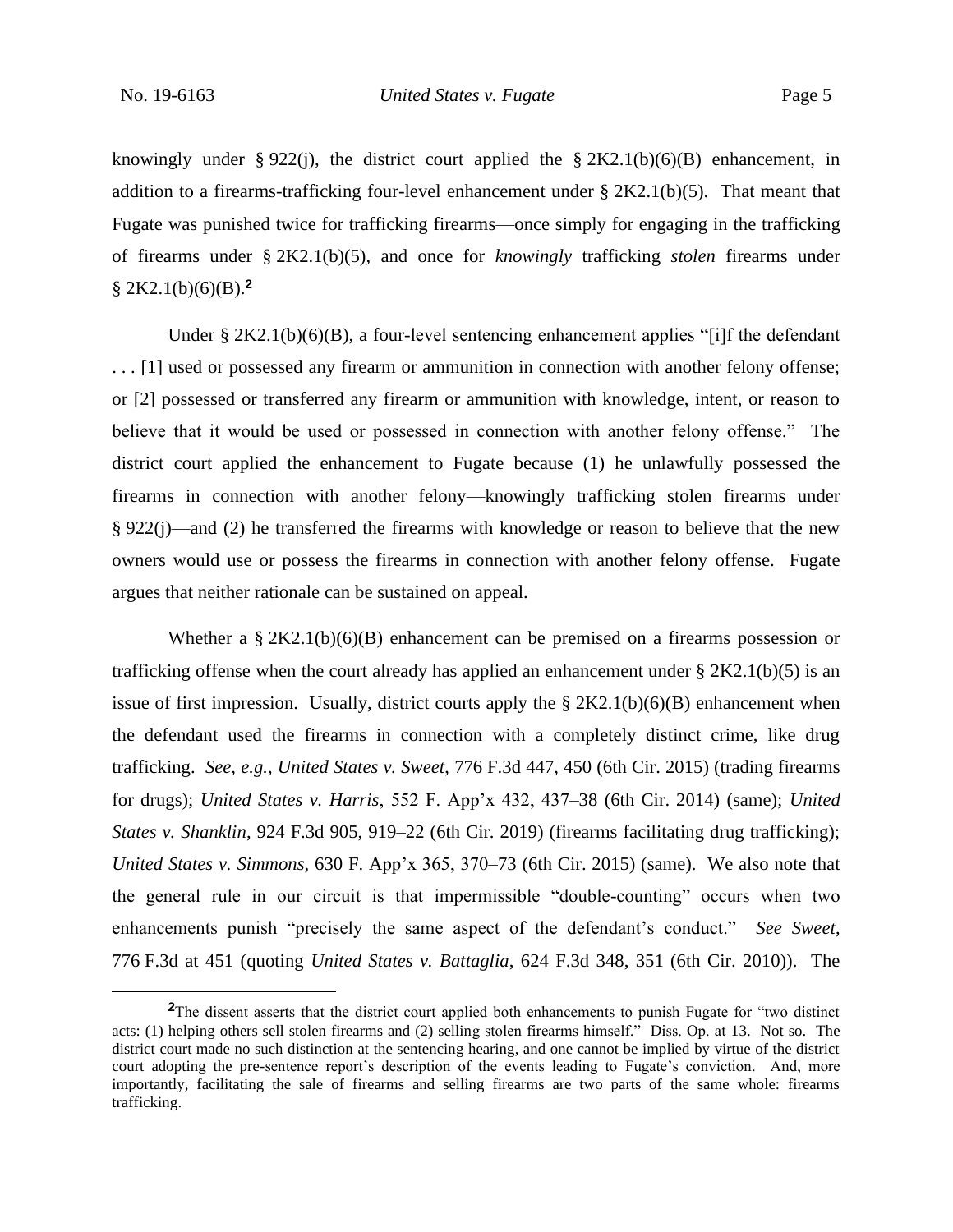district court correctly observed in this case that the  $\S 2K2.1(b)(6)(B)$  enhancement punishes a distinct aspect of the defendant's conduct—*knowingly* trafficking *stolen* weapons under § 922(j). *See* R. 112 (Sent'g Hr'g at 24–25) (Page ID #387–88).Ordinarily, that would mean that no double-counting occurred. The particular question in this case is whether the plain language of § 2K2.1 goes farther than our baseline rule and bars double-counting of *any* two firearms possession or trafficking offenses.

We hold that firearms possession or trafficking offenses cannot form the basis of a § 2K2.1(b)(6)(B) enhancement when the § 2K2.1(b)(5) enhancement has been applied. Our answer turns on the relationship between  $\S 2K2.1(b)(6)(B)$  and  $\S 2K2.1(b)(5)$ . Section 2K2.1(b)(5) provides for a four-level enhancement if the defendant "engaged in the trafficking of firearms." Fugate received the § 2K2.1(b)(5) enhancement in addition to the § 2K2.1(b)(6)(B) enhancement—each based on his trafficking of firearms.**<sup>3</sup>** This was error.

Application Note 13(D) to § 2K2.1(b)(5) states that an enhancement under § 2K2.1(b)(6)(B) will apply in addition to § 2K2.1(b)(5) "[i]f the defendant used or transferred one of such firearms in connection with another felony offense (i.e., *an offense other than a firearms possession or trafficking offense*)." (emphasis added). Application Note 14(C) to § 2K2.1(b)(6)(B) echoes the instruction in Application Note 13(D) by defining "another felony offense" as "any federal, state, or local offense, *other than the explosive or firearms possession or trafficking offense*, punishable by imprisonment for a term exceeding one year, regardless of whether a criminal charge was brought, or a conviction obtained." (emphasis added). Thus, the

**<sup>3</sup>**Fugate did not raise a double-counting issue based on § 2K2.1(b)(5) in his opening brief and instead raised it for the first time in his reply. The Government contends that this means that his double-counting argument is waived. We conclude, however, that Fugate's argument was properly raised in response to the Government's brief. Fugate has consistently relied on the commentary to  $\S 2K2.1$  to argue that the application of the (b)(6)(B) enhancement is prohibited in his case. Fugate shifted the precise basis of that argument in his reply brief in an attempt to distinguish his case from a case relied on by the government in its appellee brief, *United States v. Hemsher*, 893 F.3d 525 (8th Cir. 2018). In any event, we must consider the enhancement scheme as a whole to interpret  $\S 2K2.1(b)(6)(B)$ . We do not deem the double-counting argument waived.

We also note that because Fugate raised the double-counting issue at sentencing, we do not agree with the dissent that Fugate forfeited the issue by failing to raise it before the district court. *See* R. 112 (Sent'g Hr'g Tr. at 24) (Page ID #387) ("[Defense Counsel]: Well, and Your Honor, I am looking at [a] case . . . [that] dealt specifically with this very issue which it states – it deals with the issue of double counting in this circumstance where he's, in fact, being punished for one conduct, and then being punished for it again.").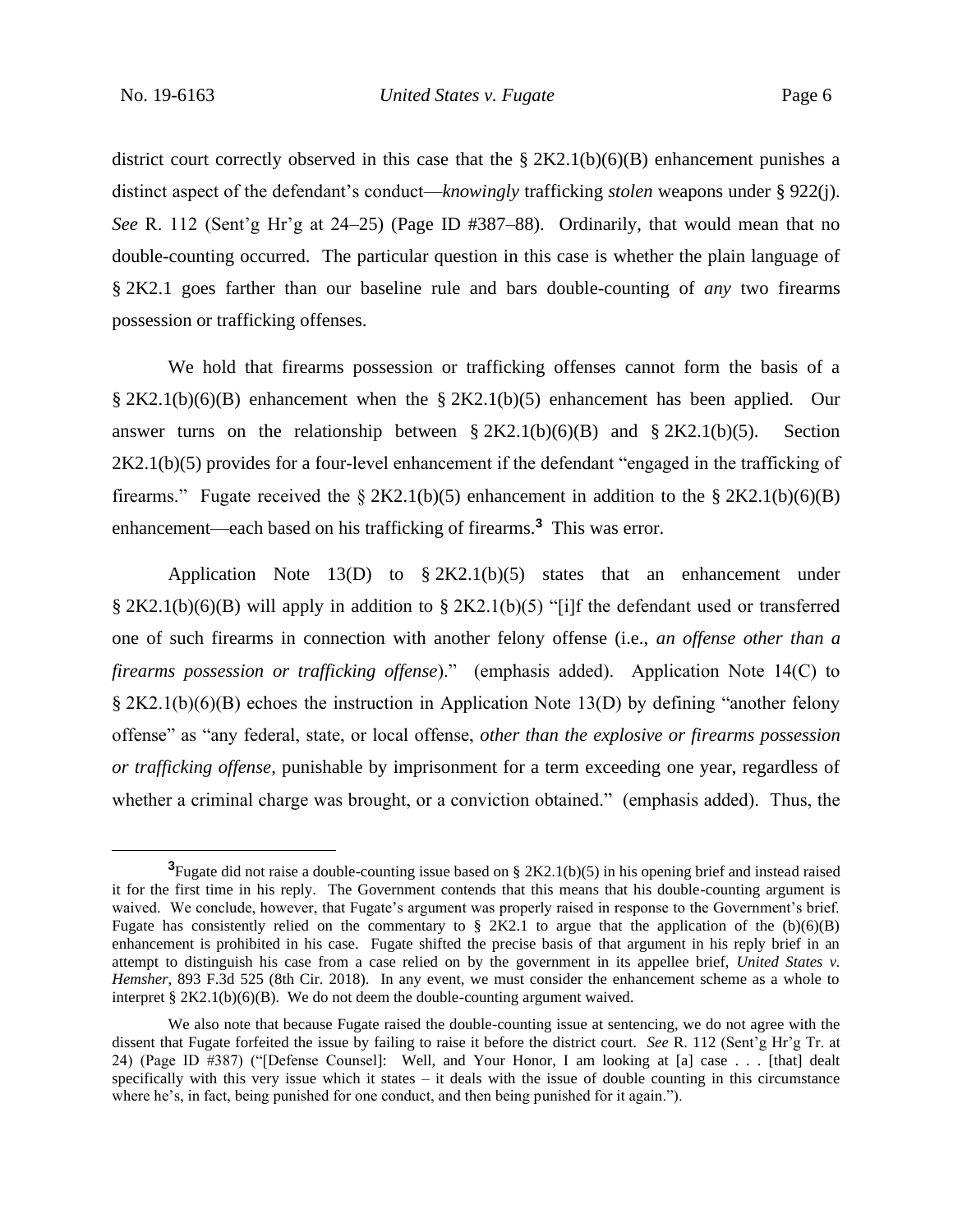Application Notes carve out firearms possession or trafficking offenses from felony offenses that qualify for the  $\S 2K2.1(b)(6)(B)$  enhancement.

There is one notable difference, however, between the language in Application Notes 13(D) and 14(C). Application Note 13(D) to § 2K2.1(b)(5) says "an offense other than *a*  firearms possession or trafficking offense," whereas Application Note  $14(C)$  to  $\S 2K2.1(b)(6)(B)$ says "any . . . offense, other than *the* explosive or firearms possession or trafficking offense." (emphasis added). The use of "a" in Application Note 13(D) suggests that a defendant cannot receive a second enhancement under § 2K2.1(b)(6)(B) for *any* firearms possession or trafficking offense. The use of "the" in Application Note 14(C), on the other hand, could signal that only the underlying firearms possession or trafficking offense of conviction—here, Fugate's conviction for being a felon in possession of a firearm in violation of  $\S 922(g)(1)$ —is excluded from the types of felony offenses that qualify for the  $\S 2K2.1(b)(6)(B)$  enhancement. The Eighth Circuit adopted the latter interpretation in *United States v. Hemsher*, 893 F.3d 525, 535 (8th Cir. 2018). In doing so, the Eighth Circuit reasoned that the use of "the" in Application Note 14(C) controls because Application Note  $14(C)$  is tasked with explaining § 2K2.1(b)(6)(B), the enhancement at issue. *Id.* at 534–35. Therefore, in the Eighth Circuit's view, any firearms possession or trafficking offense other than the underlying offense of conviction can qualify for the  $\S 2K2.1(b)(6)(B)$  enhancement.

We see it the other way around. Under the  $\S 2K2.1$  enhancement scheme, courts first must decide whether a defendant has engaged in firearms trafficking, which would justify a § 2K2.1(b)(5) enhancement. If yes, the question becomes whether an additional enhancement under  $\S 2K2.1(b)(6)(B)$  is appropriate. In this scenario, where the court has applied the § 2K2.1(b)(5) enhancement and is considering whether to apply an additional enhancement under § 2K2.1(b)(6)(B), Application Note 13(D) to § 2K2.1(b)(5) directs courts to apply the § 2K2.1(b)(6)(B) enhancement only if the § 2K2.1(b)(6)(B) enhancement is based on a felony offense other than a firearms possession or trafficking offense. Thus, Application Note 13(D) is designed to prevent double-counting of firearms possession or trafficking offenses. Because the Sentencing Guidelines require courts to work through Application Note 13(D) after applying § 2K2.1(b)(5) before they even reach § 2K2.1(b)(6)(B), Application Note 13(D) controls our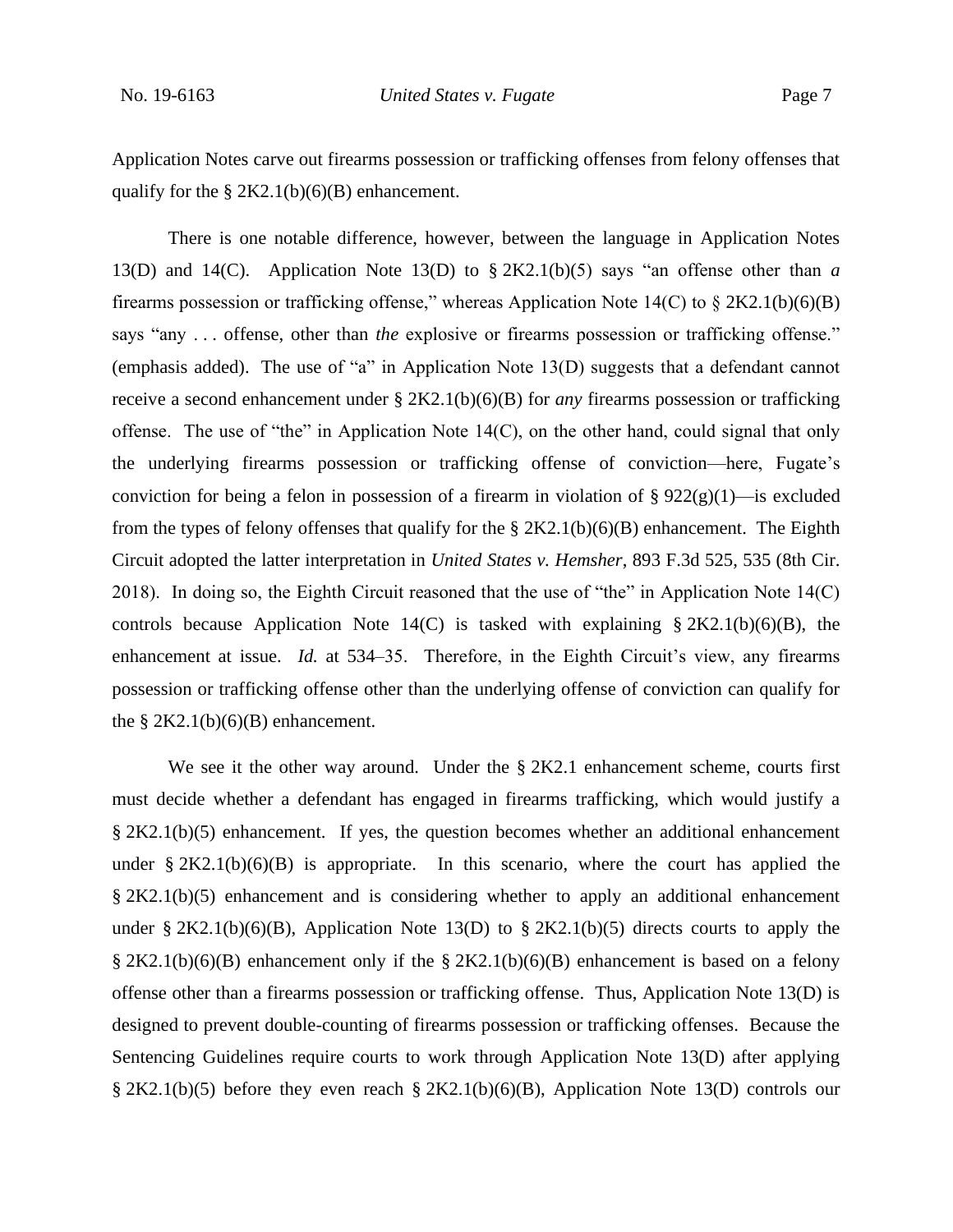interpretation of Application Note  $14(C)$ , once § 2K2.1(b)(5) has been applied. Taking the enhancement scheme as a whole, a firearms possession or trafficking offense cannot form the basis for a  $\S 2K2.1(b)(6)(B)$  enhancement as "another felony offense" after the application of  $$2K2.1(b)(5).$ 

The same is true for the second clause of  $\S 2K2.1(b)(6)(B)$ , which provides for an enhancement where the defendant "possessed or transferred any firearm or ammunition with knowledge, intent, or reason to believe that it would be used or possessed in connection with another felony offense." Here, the second clause arguably could apply to Fugate because, as the district court noted, Fugate transferred firearms to gang members and drug traffickers, who likely were prohibited from possessing a firearm or might use the firearm to commit a felony. Putting aside the inference (which is questionable) that the mere fact that Fugate transferred the firearms to gang members and drug traffickers means that the firearms were in the possession of prohibited persons or were used in the commission of a felony,<sup>4</sup> the  $\S 2K2.1(b)(6)(B)$ enhancement cannot be sustained on these grounds. This time, the answer lies in Application Note 13(A), which explains what counts as "engag[ing] in the trafficking of firearms" under  $$2K2.1(b)(5).$ 

Application Note 13(A) to  $\S 2K2.1(b)(5)$  describes "engag[ing] in the trafficking of firearms" as "transport[ing], transfer[ring], or otherwise dispos[ing] of two or more firearms to another individual, or receiv[ing] two or more firearms with the intent to transport, transfer, or otherwise dispose of firearms to another individual," while knowing or having reason to believe that the firearms will wind up in the hands of someone "whose possession or receipt of the firearm would be unlawful" or "who intended to use or dispose of the firearm unlawfully." In

<sup>&</sup>lt;sup>4</sup>There is no hardline rule that any sale of firearms to drug traffickers or gang members imputes to the defendant knowledge, intent, or reason to believe that the firearms will be used or possessed in connection with another felony offense. We instead look to all the surrounding circumstances to decide whether the district court's conclusions were reasonable. For example, we have considered as context the nature of the firearms sold, the quantity of firearms sold, the time of day, the defendant's conduct during the sale, and whether the sale of firearms accompanied a drug deal. *See, e.g.*, *United States v. Freeman*, 640 F.3d 180, 188–89 (6th Cir. 2011); *United States v. Turner*, 698 F. App'x 803, 806–07 (6th Cir. 2017); *United States v. Jenkins*, 528 F. App'x 483, 486 (6th Cir. 2013). Pertinent here, "[w]e ha[d] no problem concluding that [the defendant's] sale of firearms to his heroin dealer *in the wee hours of the morning in exchange for heroin and cash* gave him reason to know or have reason to believe that his heroin dealer 'intended to use or dispose of the firearm unlawfully.'" *Freeman*, 640 F.3d at 189 (quoting *then* U.S.S.G. § 2K2.1(b)(5) cmt. n.13, *now* § 2K2.1(b)(5) cmt. n.13(A)(ii)(II)) (emphasis added).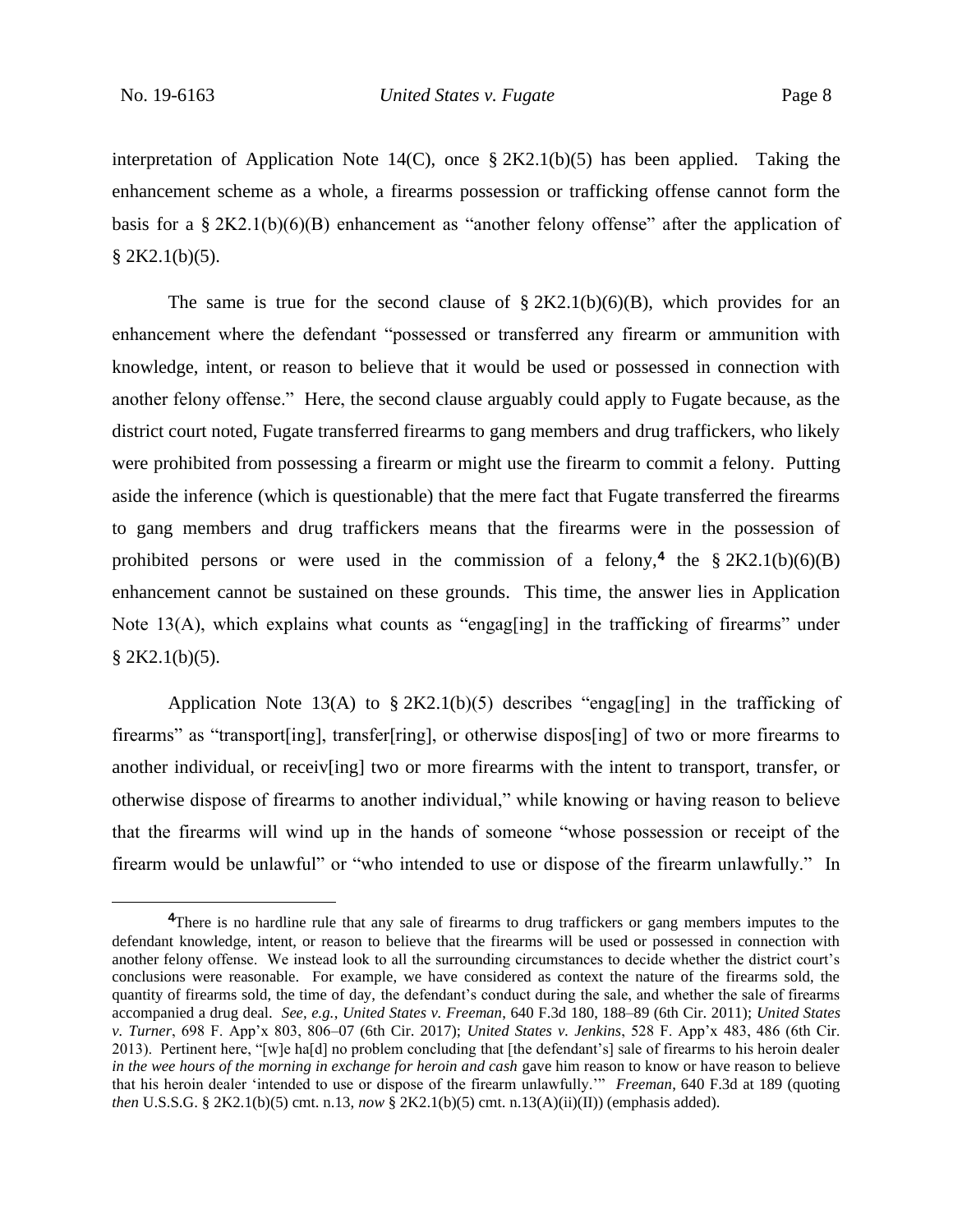simpler terms, a defendant qualifies for the  $\S 2K2.1(b)(5)$  firearms trafficking enhancement if he transferred or received two or more firearms with the knowledge that the firearms will then go to someone who cannot lawfully possess the firearms or who will use the firearms unlawfully. What is key here is that the second clause of  $\S 2K2.1(b)(6)(B)$  describes conduct that falls within Application Note  $13(A)$ 's description of firearms trafficking—possessing or transferring a firearm to someone who cannot lawfully possess it or who will use it to commit a crime. In other words, the second clause of § 2K2.1(b)(6)(B) is already covered by § 2K2.1(b)(5). It does not add anything new. Therefore, applying the  $\S 2K2.1(b)(6)(B)$  enhancement, in addition to the § 2K2.1(b)(5) enhancement, based on the sale of firearms to a prohibited person or someone likely to commit a felony is impermissible double-counting, too.

We are not alone in our conclusion that firearms-trafficking offenses do not qualify for the § 2K2.1(b)(6)(B) enhancement when the § 2K2.1(b)(5) enhancement is applied. The Seventh Circuit similarly has held that courts cannot "appl[y] both the trafficking enhancement and the other felony offense enhancement based on the same *conduct*." *United States v. Johns*, 732 F.3d 736, 740 (7th Cir. 2013) (emphasis added). "This double counting [is] impermissible because Application Note 13(D) to § 2K2.1 expressly prohibits it." *Id.* Like here, the defendant in *Johns* pleaded guilty to being a felon in possession of a firearm under § 922(g)(1). *See id.* at 737. The district court applied both the trafficking enhancement under § 2K2.1(b)(5) and the enhancement for transfer in connection with another felony offense under  $\S 2K2.1(b)(6)(B)$  for the same conduct: trafficking the firearms in a larger trafficking scheme.**<sup>5</sup>** The Seventh Circuit held that that was error. *Id.* at 740. Whatever the elements of the firearms possession or trafficking offense might be, courts cannot, without something more, count the defendant's firearms

**<sup>5</sup>**The firearms at issue in *Johns* appear to have been stolen as well. 732 F.3d at 737 (citing PSR). It is not clear, however, whether the defendant in *Johns* knew or had reason to believe that the firearms were stolen. It could be, then, that there was no basis for a § 922(j) charge in *Johns* as there is here because, unlike a § 922(j) charge, knowledge that the firearms are stolen is not required for a  $\S 2K2.1(b)(5)$  enhancement. Nevertheless, this distinction makes no difference. As the Seventh Circuit stated, Application Note 13(D) excises firearms possession or trafficking *conduct* from § 2K2.1(b)(6)(B) when § 2K2.1(b)(5) is applied, not a particular firearms possession or trafficking *offense*. *See Johns*, 732 F.3d at 740.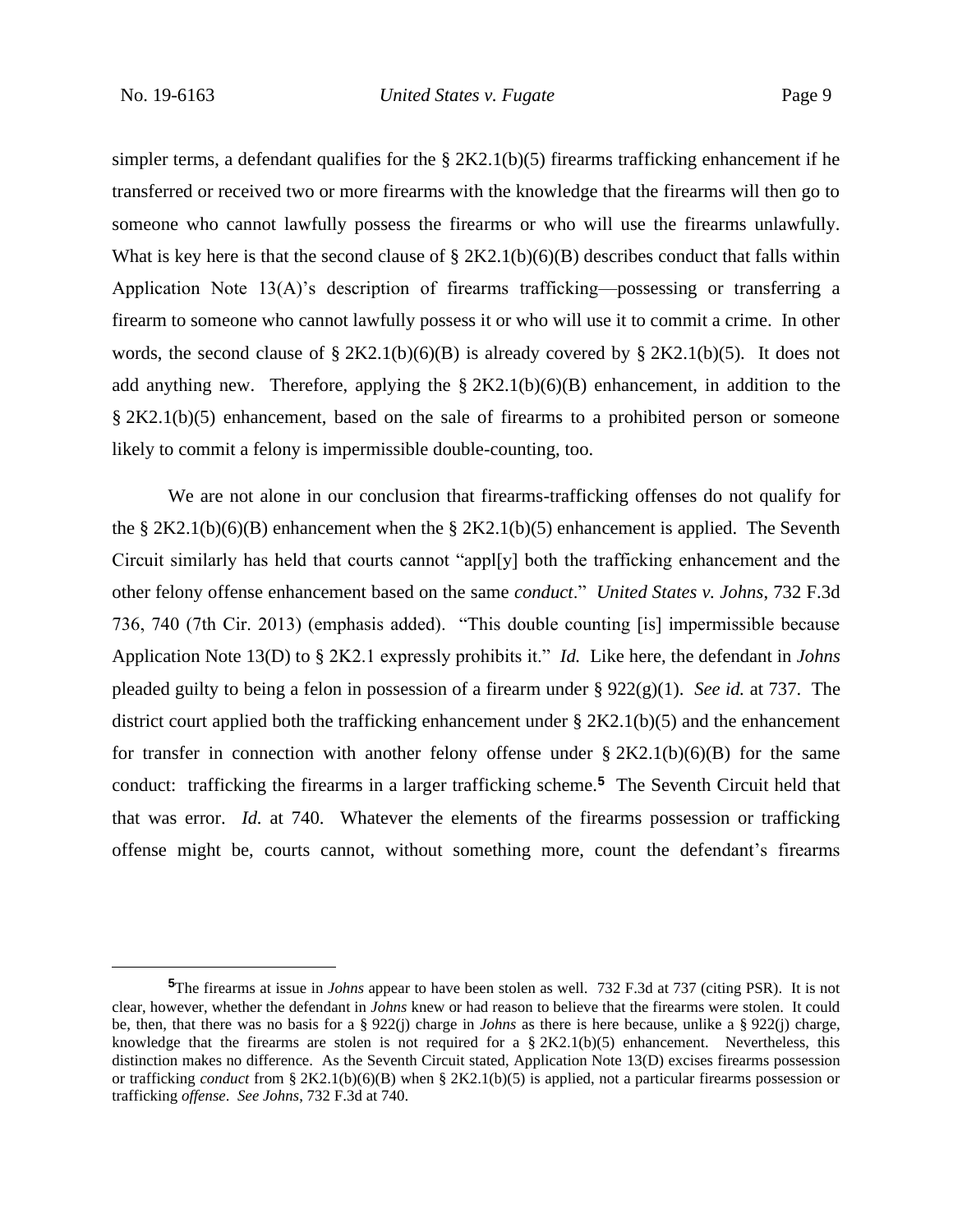possession or trafficking conduct twice via both  $\S 2K2.1(b)(5)$  and  $\S 2K2.1(b)(6)(B)$  at sentencing.**<sup>6</sup>**

This result also is consistent with our precedent on double-counting in the context of § 2K2.1. We held in *Sweet* that courts may apply both the § 2K2.1(b)(5) and the § 2K2.1(b)(6)(B) enhancement for the transfer of firearms to facilitate a drug deal. 776 F.3d at 451. "[T]he § 2K2.1(b)(5) enhancement punished [the defendants] for transferring guns to an individual who could not lawfully possess them, *see* U.S.S.G. § 2K2.1 cmt. 13, while the § 2K2.1(b)(6)(B) enhancement punished them for using the firearms to facilitate the distribution of heroin." *Id.* Were there evidence in this case that Fugate had sold the firearms to drug dealers *in exchange for drugs*, we would have no problem concluding that both enhancements apply. *See United States v. Truitt*, 696 F. App'x 391, 394 (11th Cir. 2017) (per curiam) ("[T]he harms associated with possession of methamphetamine are separate from those associated with trafficking of firearms such that neither enhancement fully accounts for both harms." (quotation omitted)). That is the paradigmatic case for an application of both  $\S 2K2.1(b)(5)$  and  $\S 2K2.1(b)(6)(B)$ . And the rule we announce today in no way disrupts the application of § 2K2.1(b)(6)(B) where there is no overlap with § 2K2.1(b)(5), as is often the case. *See supra* at pp. 5–6.

**<sup>6</sup>**The Second Circuit came to effectively the same conclusion with different reasoning. *See United States v. Young*, 811 F.3d 592, 599–604 (2d Cir. 2016). It similarly held that "Application Note 13(D) avoids the simultaneous application of two provisions likely in many circumstances to punish the same behavior." *Id.* at 603; *see also United States v. Truitt*, 696 F. App'x 391, 394 (11th Cir. 2017) (per curiam) ("[T]he Application Notes expressly contemplate that both enhancements will apply where the defendant used or transferred firearms in connection with a felony offense other than firearms possession or trafficking.").

The Second Circuit held that an enhancement under the second clause of § 2K2.1(b)(6)(B) is *never* proper if the § 2K2.1(b)(5) trafficking enhancement applies—meaning that no prospective offense committed by the recipient of the firearms (drug trafficking, robbery, etc.) could warrant the application of the  $\S 2K2.1(b)(6)(B)$ enhancement. To get there, the Second Circuit emphasized that Application Note 13(D) omits mention of transfers of firearms made "with knowledge, intent, or reason to believe it would later be used in connection with another felony offense." *See Young*, 811 F.3d at 602. Thus, "by negative implication, ... when the 'trafficking' enhancement applies, a sentence may be enhanced under the in-connection-with [another felony] clause but not under the reason-to-believe [the firearms will be used in the commission of another felony] clause." *Id.* The problem with this analysis is that Application Note 13(D) permits courts to apply the § 2K2.1(b)(6)(B) enhancement when the firearm is "used or *transferred* in connection with" another felony. (emphasis added). "Transferred" only shows up in the second clause, not the first clause, of  $\S 2K2.1(b)(6)(B)$ . That suggests that Application Note 13(D) does in fact address the second clause of §  $2K2.1(b)(6)(B)$ , and therefore that an additional enhancement under the second clause of § 2K2.1(b)(6)(B) can be proper in some circumstances.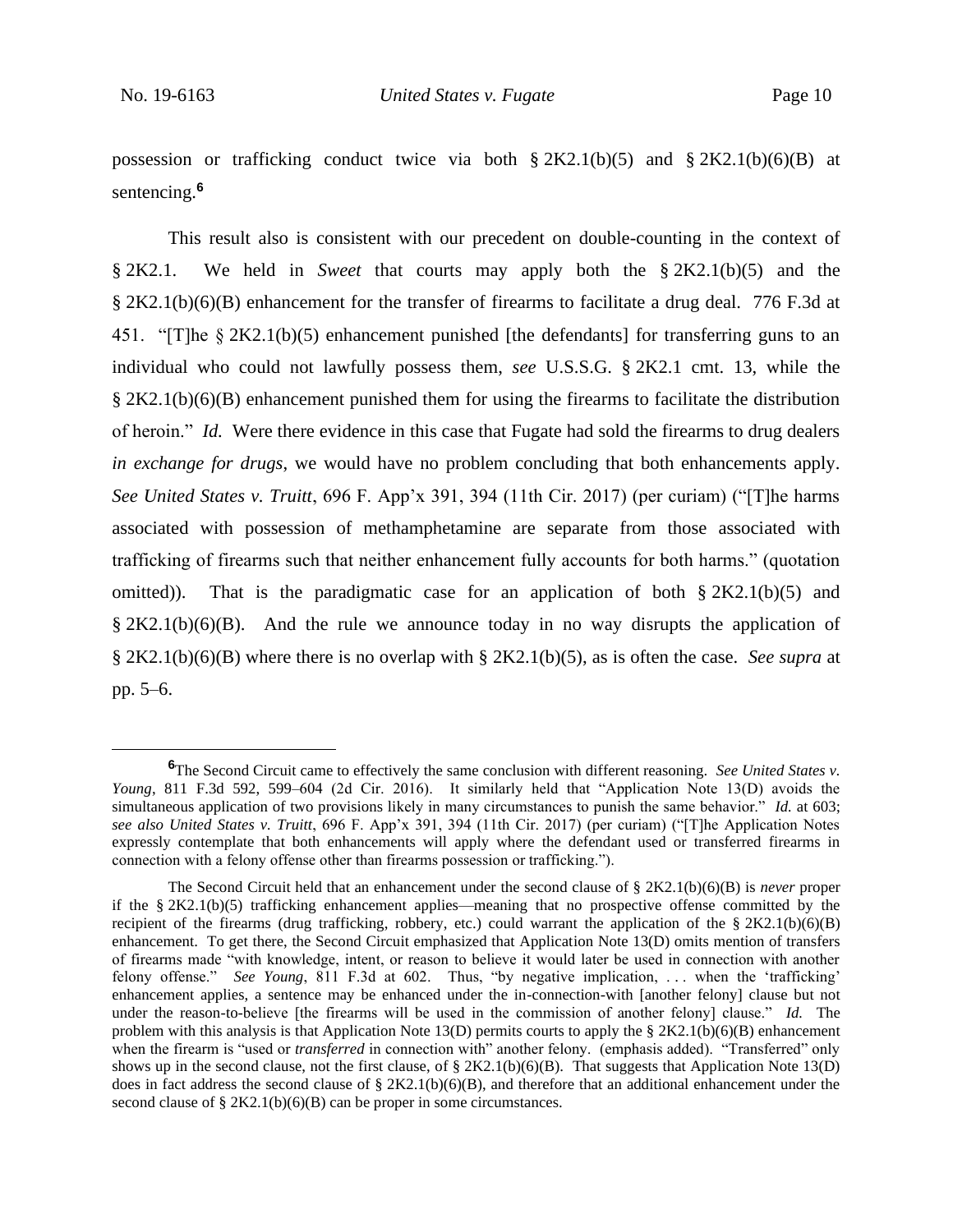Because § 2K2.1 prohibits double-counting of firearms trafficking offenses by applying both § 2K2.1(b)(5) and § 2K2.1(b)(6)(B) for engaging in the trafficking of firearms, we hold that the district court erred when, after applying the  $\S 2K2.1(b)(5)$  enhancement to Fugate, it then applied the § 2K2.1(b)(6)(B) enhancement for knowingly trafficking stolen firearms in violation of § 922(j) and for selling the firearms to drug traffickers and gang members. We accordingly need not address his additional challenges to the procedural and substantive reasonableness of his sentence based on the district court's consideration of the 18 U.S.C. § 3553(a) sentencing factors.

### **III. CONCLUSION**

We **REVERSE** the district court's sentence of Fugate to 97 months' imprisonment and **REMAND** for resentencing.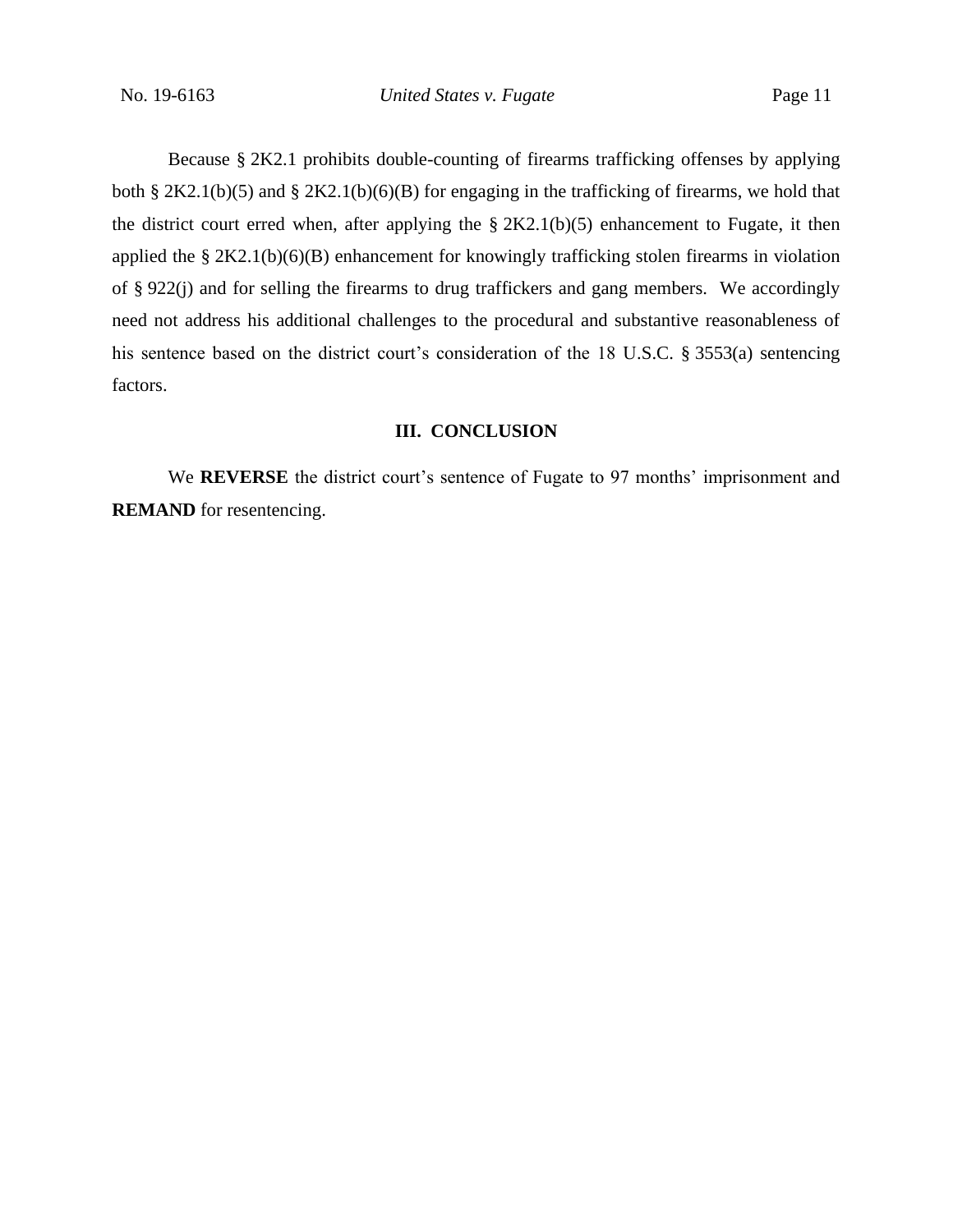# **DISSENT** \_\_\_\_\_\_\_\_\_\_\_\_\_\_\_\_\_

\_\_\_\_\_\_\_\_\_\_\_\_\_\_\_\_\_

SUTTON, Circuit Judge, dissenting. Readers may wonder, as I initially did, why the district court never addressed Fugate's double-counting argument. The answer is that Fugate never raised it. He did not raise it in his objections to the government's pre-sentence report. He did not raise it during the sentencing hearing. He did not raise it at the end of the sentencing hearing when, consistent with our urging, the district court gave Fugate one last chance and asked him if he had "any objections" under *United States v. Bostic*, 371 F.3d 865, 872 (6th Cir. 2004), to the proposed sentence. R.112 at 39–40. He did not even raise the issue in his opening brief on appeal. Not until his reply brief on appeal did he raise the point.

On this record, I would be reluctant to reverse a district court's judgment based on an argument forfeited four times over even if I thought the court erred. But the district court did not err. Least of all did it do so plainly. *United States v. Vonner*, 516 F.3d 382, 385–86 (6th Cir. 2008) (en banc).

In steering a district court's discretion about how to punish a defendant, the sentencing guidelines increase a defendant's sentencing range if he engaged in other harmful behavior to society while committing a crime, say by using stolen weapons to facilitate other felonies. Such enhancements sometimes cover related conduct, creating the potential for double-counting. If "precisely the same aspect of the defendant's conduct factors into his sentence in two separate ways," the district court has committed an error. *United States v. Sweet*, 776 F.3d 447, 451 (6th Cir. 2015) (quotation omitted). But no double counting occurs if the "enhancements penalize distinct aspects of [the] defendant's conduct." *Id.* (quotation and alterations omitted).

That's all that happened. Take each guideline and each enhancement. The firearms trafficking guideline, U.S.S.G. § 2K2.1(b)(5), penalized Fugate's decision to *sell* stolen firearms to "drug traffickers" and "gangbangers," as Fugate admitted in his words he did. R.112 at 11. He "disposed of two or more firearms to another individual" and "knew or had reason to believe that such conduct would result in the . . . disposal of a firearm to an individual . . . who intended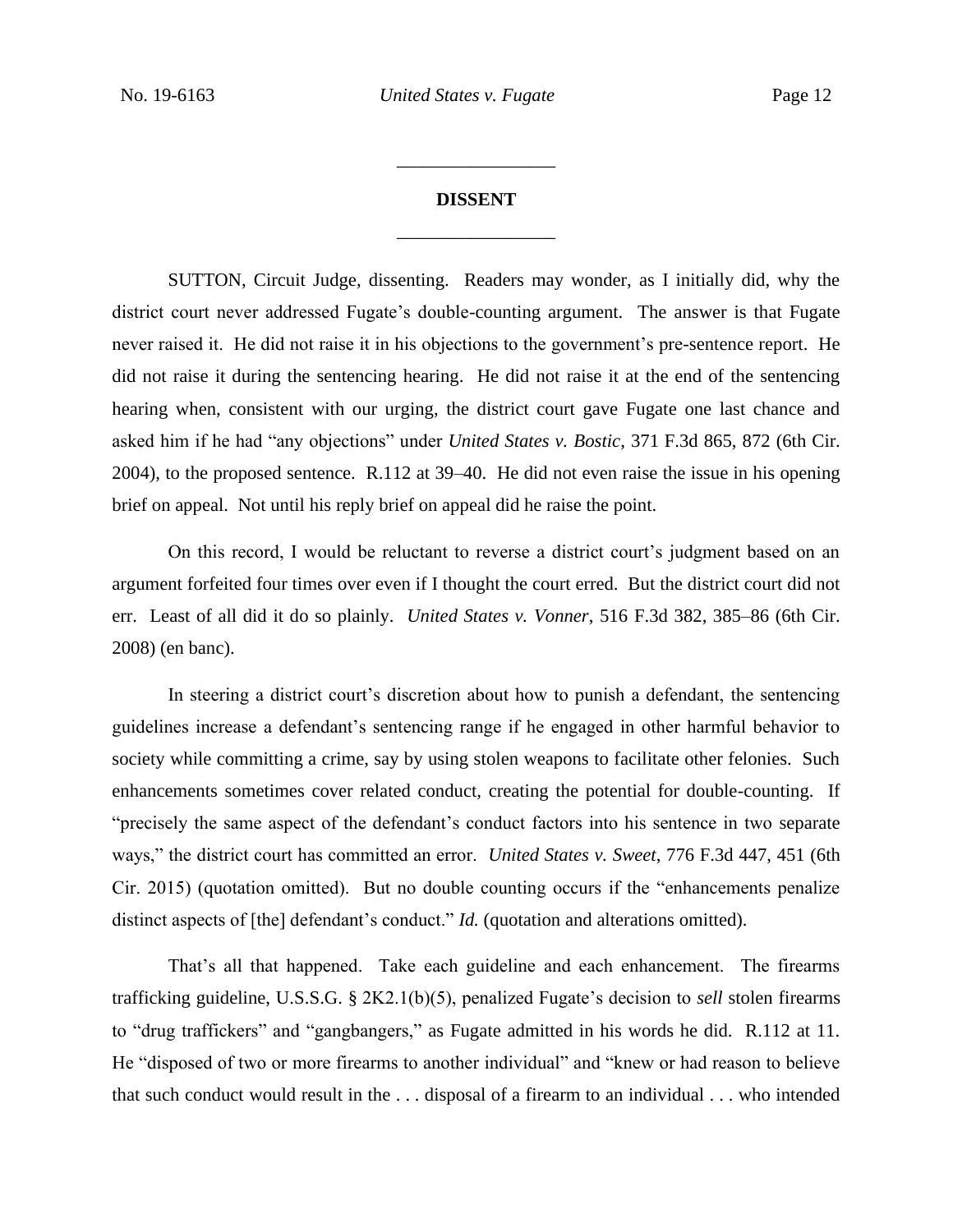to use or dispose of the firearm unlawfully." U.S.S.G. § 2K2.1 cmt. n.13(A). That accounts for one enhancement.

The firearms possession guideline, U.S.S.G.  $\S 2K2.1(b)(6)(B)$ , punished Fugate for a different act: *buying* stolen firearms. The guideline applies if a person possesses a firearm "in connection with another felony offense." *Id*. For the guideline to apply, the possession must have "had the potential of facilitating another felony offense." *Id.* cmt. n.14(A). Fugate's conduct readily clears this bar. When he purchased (and possessed) the firearms from his compatriots, he facilitated their commission of felony firearms trafficking offenses. *See* 18 U.S.C. § 922(d), (i), (j); *see also United States v. Juarez*, 626 F.3d 246, 254 (5th Cir. 2010); *United States v. Jackson*, 741 F.3d 861, 863 (7th Cir. 2014); *United States v. Hemsher*, 893 F.3d 525, 535 (8th Cir. 2018).

Far from punishing "precisely the same aspect of the defendant's conduct," the guidelines punished precisely two distinct acts: (1) helping others sell stolen firearms and (2) selling stolen firearms himself. All of this was apparent from the pre-sentence report, which described in detail how Fugate's compatriots sold him stolen weapons and which the district court adopted in its entirety. On top of that, an officer testified at the sentencing hearing that Fugate confessed to selling weapons to people he knew to be "drug traffickers" and "gangbangers." R.112 at 11.

No doubt, the district court could have said more. But Fugate never asked it to say more—or for that matter to say anything on this score. No doubt, a district court could use these two guidelines to create a double-counting violation by imposing the two enhancements for the same sale to the same third party for the same reason. But that did not happen.

Nor can Fugate plausibly argue that his comment about "double counting" at sentencing preserved the point. *Id.* at 24. That statement concerned an utterly distinct double-counting argument, one not relied on by the Court here.

Which brings me to one last undoubted point. On remand, the district court can fix this alleged problem by clarifying that each enhancement covers different transactions, concerns different third parties, and has different objectives. *See, e.g.*, *United States v. Johns*, 732 F.3d 736, 740 (7th Cir. 2013). No court has held that courts can never use both guidelines to enhance